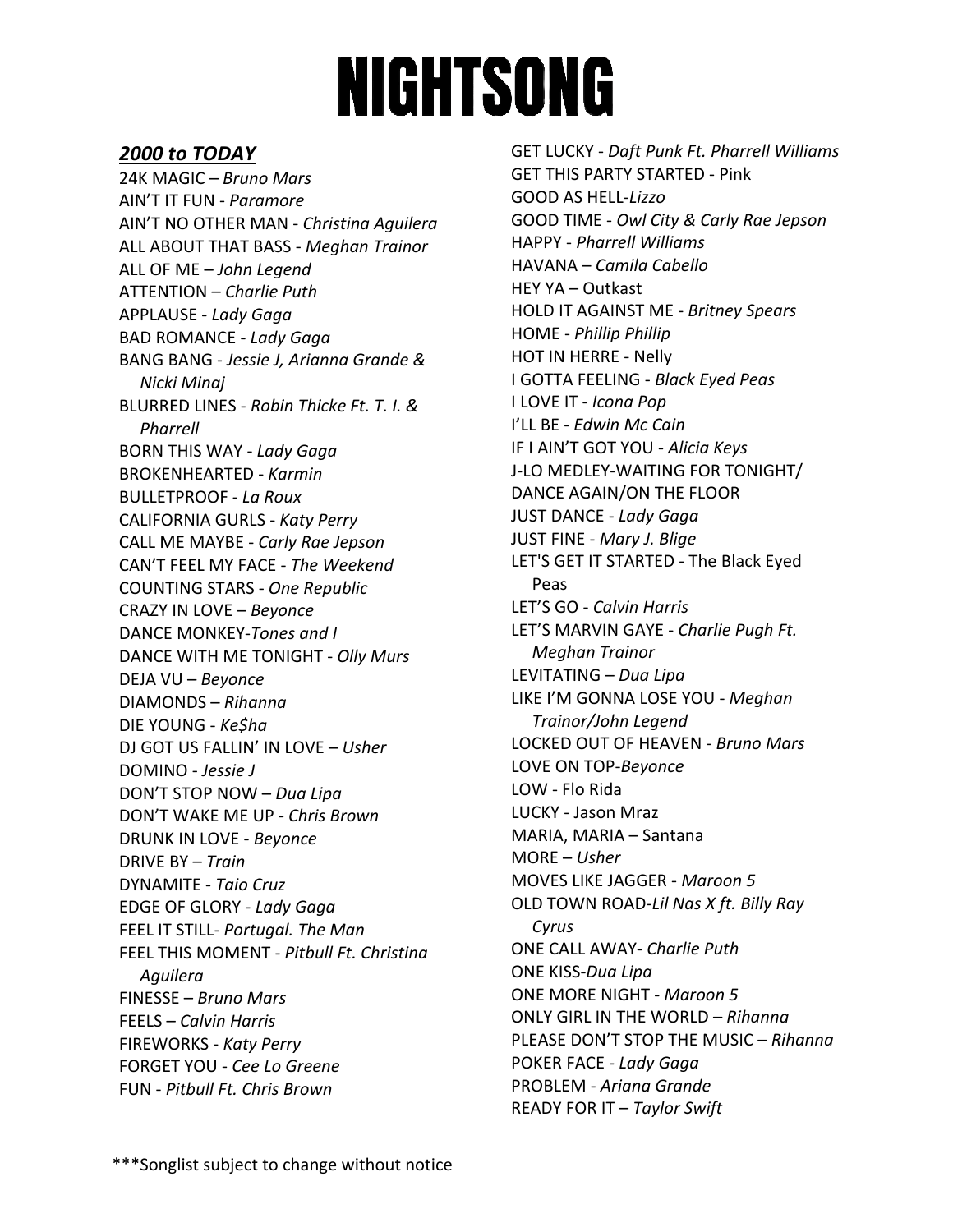ROAR - *Katy Perry* ROLLING IN THE DEEP – *Adele* ROYALS – *Lorde* RUDE - *Magic!*  S & M – *Rihanna* SCREAM – *Usher* SHAPE OF YOU – *Ed Sheeran* SHAKE IT OFF - *Taylor Swift* SHUT UP & DANCE - *Walk The Moon* SINGLE LADIES (PUT A RING ON IT) – *Beyonce* STARSHIPS - *Nicki Minaj* STAY WITH ME - *Sam Smith* STRONGER (WHAT DOESN'T KILL YOU) - *Kelly Clarkson* SUGAR - *Maroon 5* SUCKER-*Jonas Brothers* SUMMER - *Calvin Harris* TEENAGE DREAM - *Katy Perry* TELEPHONE - *Lady Gaga & Beyonce* THAT'S WHAT I LIKE-*Bruno Mars* THE MIDDLE - *Zedd* THERE'S NOTHING HOLDING ME BACK – *Shawn Mendez* THINKING OUT LOUD - *Ed Sheeran* THIS LOVE - *Maroon 5* TIMBER - *Pitbull Ft. Ke\$ha* TONIGHT TONIGHT - *Hot Chelle Rae* TREASURE - *Bruno Mars* TRUTH HURTS-*Lizzo* TURN ME ON - *David Guetta & Nicki Minaj* UPTOWN FUNK - *Mark Ronson Ft. Bruno Mars* WAGON WHEEL - *Darius Rucker* WAKE ME UP – *Avicci* WANT TO WANT ME - *Jason Derulo* WATERMELON SUGAR – *Harry Styles* WE FOUND LOVE – *Rihanna* WHERE HAVE YOU BEEN – *Rihanna* YEAH - Usher YEAH 3X - *Chris Brown*  YOU ARE THE BEST THING-*Ray LaMontagne*

## *80's & 90's*

1999 - *Prince* ANOTHER NIGHT *- Real McCoy* APACHE - *Sugar Hill Gang* ALL I WANNA DO - *Sheryl Crow* BE MY LOVER - *La Bouche* BILLIE JEAN - *Michael Jackson* DON'T STOP ' TIL YOU GET ENOUGH - *Michael Jackson* DRESS YOU UP - *Madonna* EVERYBODY DANCE NOW - *C & C Music Factory* EVERYBODY EVERYBODY - *Black Box* FINALLY - *Cece Peniston*  FOOTLOOSE – *Kenny Loggins* GET INTO THE GROOVE – *Madonna* GET ON YOUR FEET - *Miami Sound Machine* GOT TO BE REAL - *Cheryl Lynn* HOLIDAY – *Madonna* HOT, HOT, HOT - *Buster Poindexter* I JUST CALLED TO SAY I LOVE YOU - *Stevie Wonder* I NEED TO KNOW - *Marc Anthony* I WANNA DANCE WITH SOMEBODY – *Whitney Houston* ISN'T SHE LOVELY - *Stevie Wonder* IT WASN'T ME - *Shaggy* IT'S MY PREROGATIVE - *Bobby Brown* JESSIE'S GIRL – *Rick Springfield*  JUMP, JIVE AND WAIL - *Brian Setzer Orchestra* KISS - *Prince* LA BAMBA - *Ritchie Valens* LOVE SHACK *- The B-52's* LOVE SONG - *The Cure* MAMBO #5 - *Lou Bega* MELT WITH YOU - *Modern English* PINK CADILLAC - *Natalie Cole* PYT - *Michael Jackson* POISON – *Bell Biv DeVoe* RHYTHM IS GONNA GET YOU - *Miami Sound Machine* SEMI- CHARMED LIFE - *Third Eye Blind*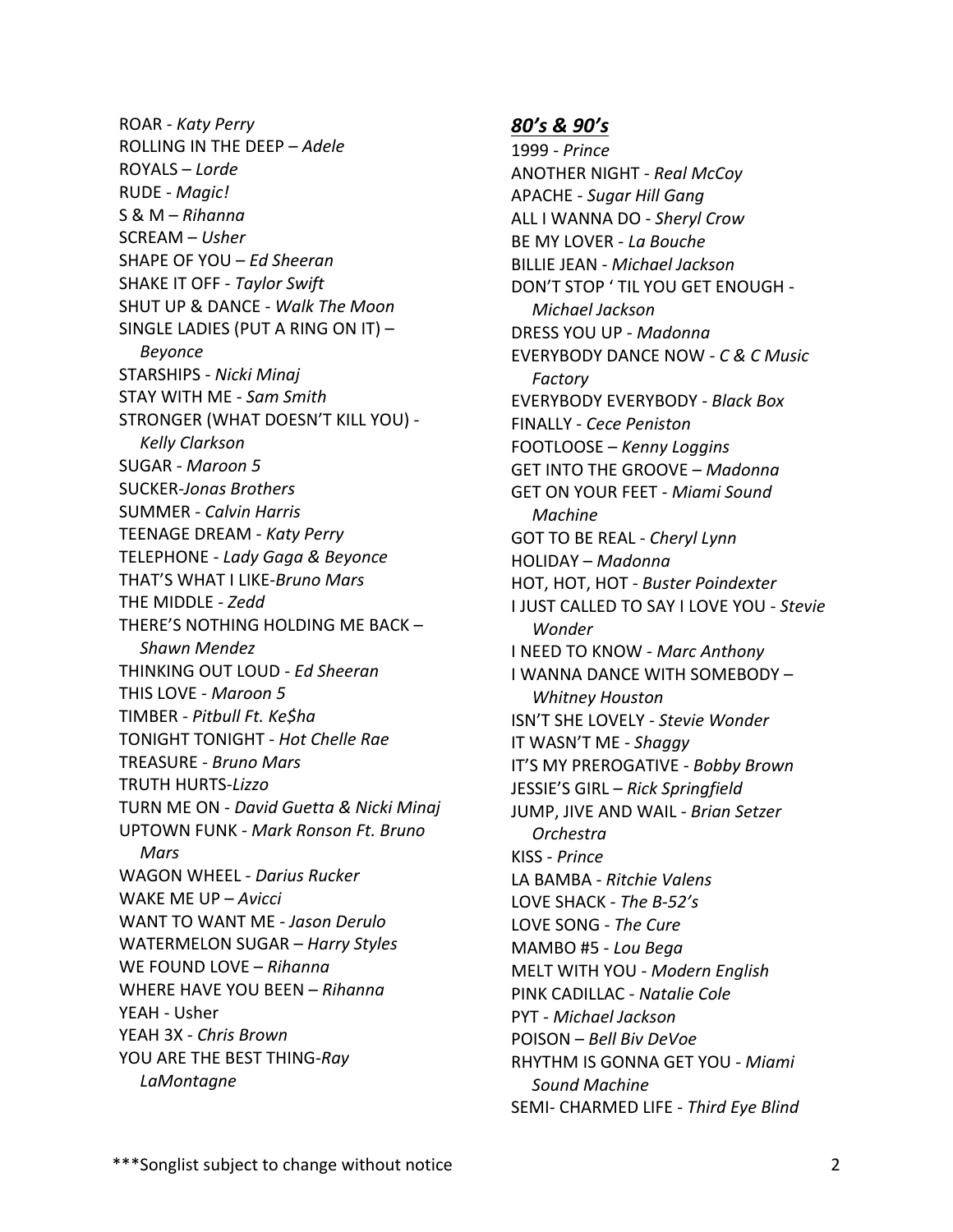SMOOTH - *Santana W/ Rob Thomas*  SMOOTH OPERATOR – *Sad*e SOMETHING TO TALK ABOUT - *Bonnie Rait* SWEETEST TABOO *– Sade* THIS IS THE NIGHT – *Ambe*r WALKIN' ON SUNSHINE - *Katrina & The Waves* WALKING ON THE SUN - *Smash Mouth* WANNABE-*Spice Girls* WORKIN' DAY AND NIGHT - *Michael Jackson*

## *Classic R&B, SOUL, and DANCE*

AIN'T NO MOUNTAIN... - Gaye & Terrell AIN'T TOO PROUD TO BEG - The Temptations BAD GIRLS - *Donna Summer* BEST OF MY LOVE - *The Emotions*  BOOGIE OOGIE OOGIE - *Taste Of Honey*  BRICK HOUSE - *The Commodores*  CAN'T HURRY LOVE - The Supremes CHAIN OF FOOLS - Aretha Franklin COLD SWEAT - James Brown DANCE TO THE MUSIC - Sly & The Family Stone DANCIN' IN THE STREETS - Martha Reeves DEVIL WITH A BLUE DRESS - Mitch Ryder DO YOU LOVE ME? - *The Contours* CELEBRATION - *Kool & The Gang* DANCING QUEEN – *Abba* DEC' 63( OH, WHAT A NIGHT ) - *The Four Seasons* GET DOWN TONIGHT - *K C & The Sunshine Band* GET READY *- The Temptations*  GIMME SOME LOVIN' *- Spencer Davis Group*  GOOD LOVIN' *- The Rascals* GOOD TIMES – *Chic GRAPEVINE - Gladys Knight* HEATWAVE *- Martha Reeves* HOLD ON I'M COMING *- Sam & Dave* I CAN'T HELP MYSELF *- The Four Tops*

I FEEL GOOD *- James Brown* HOT STUFF - *Donna Summer* I THANK YOU *- Sam & Dave*  I WANT YOU BACK *- Jackson 5* I WILL SURVIVE *- Gloria Gaynor* LADY MARMALADE - *La Belle/ From Moulin Rouge* LAST DANCE - *Donna Summer* LE FREAK – *Chic* LET'S GROOVE TONIGHT*- Earth Wind & Fire* LOCOMOTION *- Little Eva*  LONG TALL SALLY *- Little Richard* MIDNIGHT HOUR - *Wilson Pickett* MONY, MONY - *Tommy James* MUSTANG SALLY - *Wilson Pickett* MY GIRL - *The Temptations* NATURAL WOMAN - *Aretha Franklin* NOWHERE TO RUN - *Martha Reeves* PAPA'S GOT A BRAND NEW BAG - *James Brown* PLAY THAT FUNKY MUSIC - *Wild Cherry* PRETTY WOMAN - *Roy Orbison* PROUD MARY - *Tina Turner* RESCUE ME - *Fontella Bass* RESPECT - *Aretha Franklin* SEPTEMBER - *Earth, Wind & Fire*  SHAKE YOUR GROOVE THING - *Peaches & Herb*  SHOUT *- The Isely Brothers* SIGNED, SEALED, DELIVERED - *Stevie Wonder* SING A SONG - *Earth Wind & Fire* SOUL MAN *- Sam & Dave* STAND BY ME - *Ben E. King* STOP IN THE NAME OF LOVE *- The Supremes* SUPERSTITION - *Stevie Wonder* THE WAY YOU DO THE THINGS YOU DO *- The Temptations* THINK - Aretha Franklin TRY A LITTLE TENDERNESS - *Otis Redding* THAT'S THE WAY I LIKE IT - *K C & The Sunshine Band*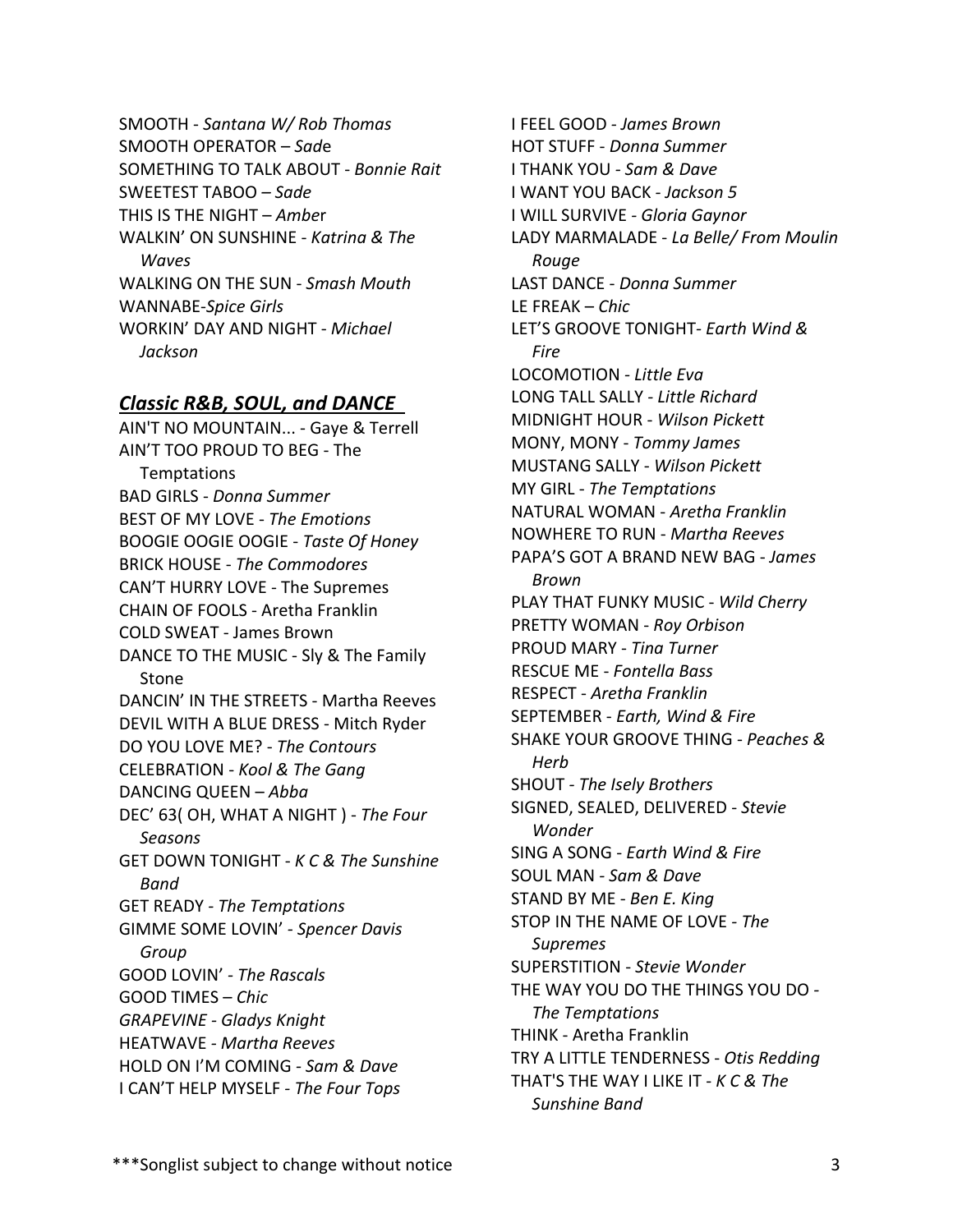THIS WILL BE (AN EVERLASTING LOVE) - *Natalie Cole* TURN THE BEAT AROUND - *Gloria Estefan*  UNCHAINED MELODY - *The Righteous Brothers* UNDER THE BOARDWALK - *The Drifters* UP ON THE ROOF *- The Drifters* WE'RE HAVIN' A PARTY - *Sam Cooke* WHAT'S GOING ON? - *Marvin Gaye* YOU KEEP ME HANGIN' ON *- The Supremes* YOU'RE ALL I NEED TO GET BY *- M. Gaye/ T. Terrell* WE ARE FAMILY - *Sister Sledge* YOU SHOULD BE DANCING - *The Bee Gees*

### BALLADS

ALL OF ME - *John Legend*  AT LAST - *Etta James* BECAUSE YOU LOVED ME - *Celine Dion* CARELESS WHISPER – *Wham* CLOSE TO YOU - *The Carpenters* CRAZY LOVE - *Van Morrison* CRUISIN' - *From Duets* DON'T KNOW WHY - *Nora Jones*  EVERGREEN - *Barbra Streisand* GEORGIA - *Ray Charles* GET HERE - *Oleta Adams*  HAVE I TOLD YOU LATELY - *Van Morrison* HERO - *Mariah Carey* HOW DO I LIVE WITHOUT YOU? - *Leanne Rimes*  I COULD NOT ASK FOR MORE - *Sara Evans*  I WILL ALWAYS LOVE YOU - *Whitney Houston* INTO THE MYSTIC - *Van Morrison* IT'S YOUR LOVE - *Tim Mc Graw & Faith Hill* JUST THE WAY YOU ARE - *Billy Joel* KILLING ME SOFTLY - *Roberta Flack* LET'S GET IT ON - *Marvin Gaye* LET'S STAY TOGETHER - *Al Green* MAYBE I'M AMAZED - *Paul Mc Cartney* MY HEART WILL GO ON - *Celine Dion*

NATURAL WOMAN-*Aretha Franklin* OVER THE RAINBOW - *Judy Garland* SAVE THE BEST FOR LAST - *Vanessa Williams* SOMETHING - *The Beatles* SUNDAY KIND OF LOVE - *Etta Jones* SUPERSTAR - *The Carpenters* THE WAY WE WERE - *Barbra Streisand* THROUGH THE YEARS - *Kenny Rogers* UNFORGETTABLE - *Nat King Cole/ Natalie Cole* WE'VE ONLY JUST BEGUN - *The Carpenters* WHAT A WONDERFUL WORLD - *Louis Armstrong* WIND BENEATH MY WINGS - *Bette Midler* WONDERFUL TONIGHT - *Eric Clapton* YOU'RE STILL THE ONE - *Shania Twain* YOU'VE GOT A FRIEND - *James Taylor* YOUR'E THE BEST THING - *Gladys Knight*

# *50'S40*

BLUE SUEDE SHOES - *Elvis Presley*  EARTH ANGEL - *The Marcels* GREAT BALLS OF FIRE - *Jerry Lee Lewis* HOUND DOG - *Elvis Presley* I CAN'T HELP FALLING IN LOVE - *Elvis Presley*  I ONLY HAVE EYES FOR YOU - *The Platters*  IN THE STILL OF THE NIGHT - *The Platters* JAILHOUSE ROCK - *Elvis Presley* JOHNNY B. GOODE - *Chuck Berry*  ROCK AROUND THE CLOCK - *Bill Haley & The Comets* ROLL OVER BEETHOVEN - *Chuck Berry* SAVE THE LAST DANCE FOR ME - *The Drifters*  SEA OF LOVE - *The Honeydrippers*  TEARS ON MY PILLOW - *Little Anthony* YOU SEND ME - *Sam Cooke* 

# **CLASSIC ROCK & POP-ROCK**

BACK IN THE U S S R - *The Beatles*  BORN TO BE WILD - *Steppenwolf*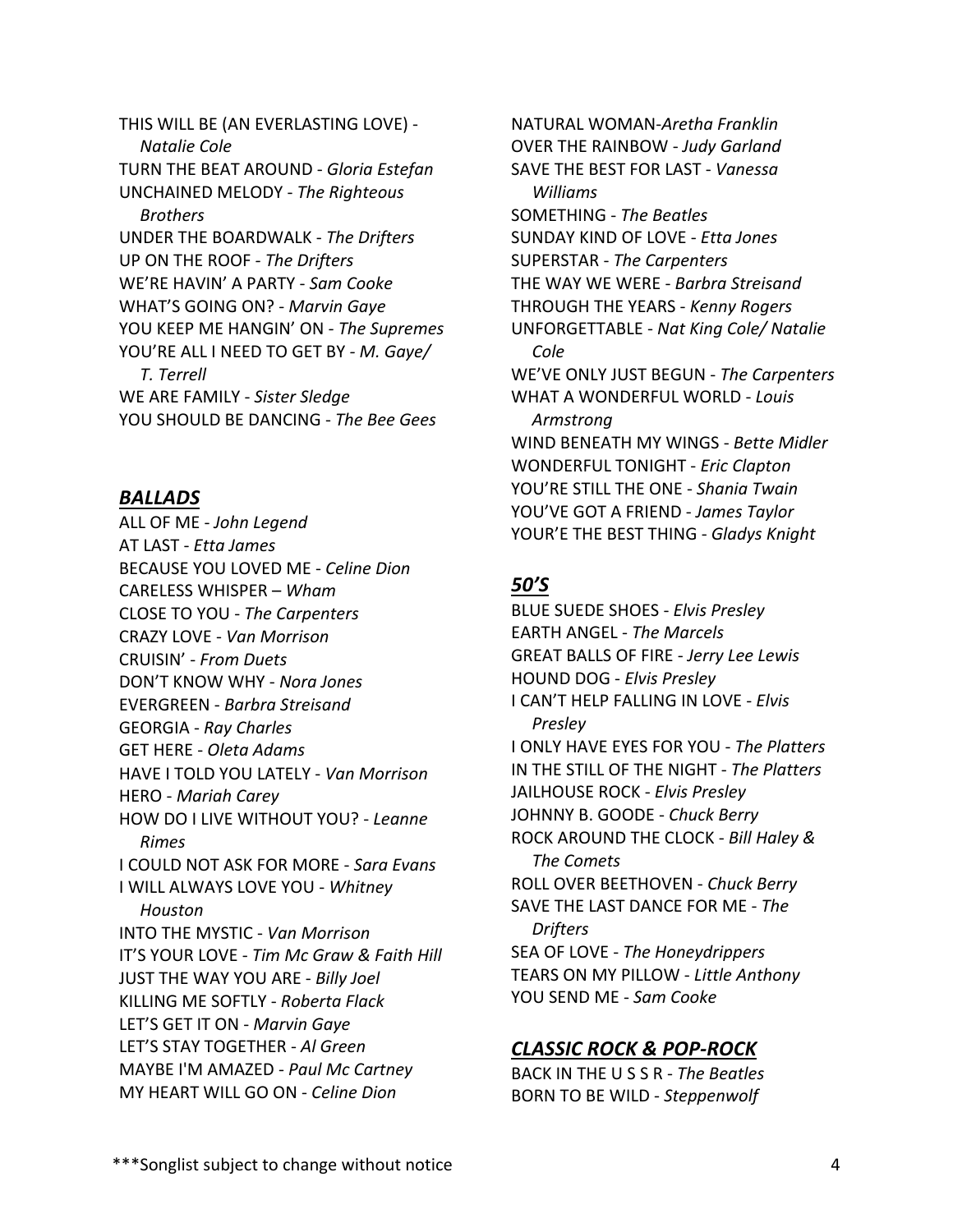BROWN EYED GIRL *- Van Morrison* BROWN SUGAR - *The Rolling Stones* CHINA GROVE - *The Doobie Brothers* DON'T STOP BELIEVIN'- *Journey* EUROPA - *Santana* FOOTLOOSE – *Kenny Loggins* GET BACK - *The Beatles* GLORY DAYS – *Bruce Springsteen* HIT ME WITH YOUR BEST SHOT - *Pat Benatar* HOLD MY HAND - *Hootie & The Blowfish* HONKEY TONK WOMEN-*Rolling Stones* I SAW HER STANDING THERE - *The Beatles*  IS THIS LOVE? – *Bob Marley* JESSIE'S GIRL – *Rick Springfield* LAY DOWN SALLY - *Eric Clapton* LAYLA (unplugged version) *- Eric Clapton* LIVIN' ON A PRAYER - *Bon Jovi* MAGIC CARPET RIDE – *Steppenwolf* MARGARITAVILLE – *Jimmy Buffet* MOONDANCE - *Van Morrison* OLD TIME ROCK & ROLL - *Bob Seger* SATISFACTION – *Rolling Stones* SEPARATE WAYS *– Journey* START ME UP - *The Rolling Stones* SUNSHINE OF YOUR LOVE – *Cream* TAKIN' CARE OF BUSINESS - *B T O* THIS IS THE TIME – *Billy Joel* TWIST & SHOUT - *The Beatles* WALK THIS WAY – *Aerosmith* WHAT I LIKE ABOUT YOU - *The Romantics* WOULD I LIE TO YOU - *The Eurythmics* YOUR MAMMA DON'T DANCE - *Loggins & Messina* YOU REALLY GOT ME - *The Kinks* YOU SHOOK ME ALL NIGHT LONG *- Ac / Dc*

## **SWING & BIG BAND**

AIN'T MISBEHAVIN' - *Fats Walker*  ALL OF ME - *Billie Holiday*  ALMOST LIKE BEING IN LOVE - *Frank Sinatra*  AS TIME GOES BY - *Johnny Mathis* 

BLUE MOON - *The Marcels*  BOOGIE WOOGIE BUGLE BOY - *The Andrews Sisters*  BYE BYE BLACKBIRD - *Sammy Davis, Jr.*  CHATTANOOGA CHOO CHOO - *Tex Beneke*  CHEEK TO CHEEK - *Fred Astaire*  DAYS OF WINE AND ROSES - *Frank Sinatra*  DO NOTHING ' TIL YOU HEAR FROM ME - *Vic Damone*  DON'T GET AROUND MUCH ANYMORE - *Duke Ellington*  EMBRACEABLE YOU - *Fred Astaire* FLY ME TO THE MOON - *Frank Sinatra* HAVE YOU MET MISS JONES? – *Instrumental* I GET A KICK OUT OF YOU - *Frank Sinatra* I'VE GOT YOU UNDER MY SKIN - *Frank Sinatra* IN THE MOOD - *Glen Miller* IT HAD TO BE YOU - *Harry Connick, Jr.* JUMP, JIVE & WAIL - *Brian Setzer Orchestra* JUST A GIGALO - *Louis Prima* JUST IN TIME - *Donna Shore* MACK THE KNIFE - *Bobby Darin* MAKIN' WHOOPIE - *Dr. John* MISTY - *Johnny Mathis* MOONLIGHT IN VERMONT - *Rosemary Clooney* MY FUNNY VALENTINE - *Frank Sinatra* NEW YORK, NEW YORK - *Frank Sinatra* NIGHT & DAY - *Frank Sinatra* OUR LOVE IS HERE TO STAY - *Nat King Cole* PAPER MOON - *Mills Brothers* PENNIES FROM HEAVEN - *Frank Sinatra*  SATIN DOLL - *Duke Ellington*  SENTIMENTAL JOURNEY - *Tex Beneke*  SOMEONE TO WATCH OVER ME - *Rosemary Clooney*  STOMPIN' AT THE SAVOY - *Benny Goodman* STRAIGHTEN UP AND FLY RIGHT - *Nat King Cole* TAKE THE " A" TRAIN - *Duke Ellington* THE LADY IS A TRAMP - *Frank Sinatra*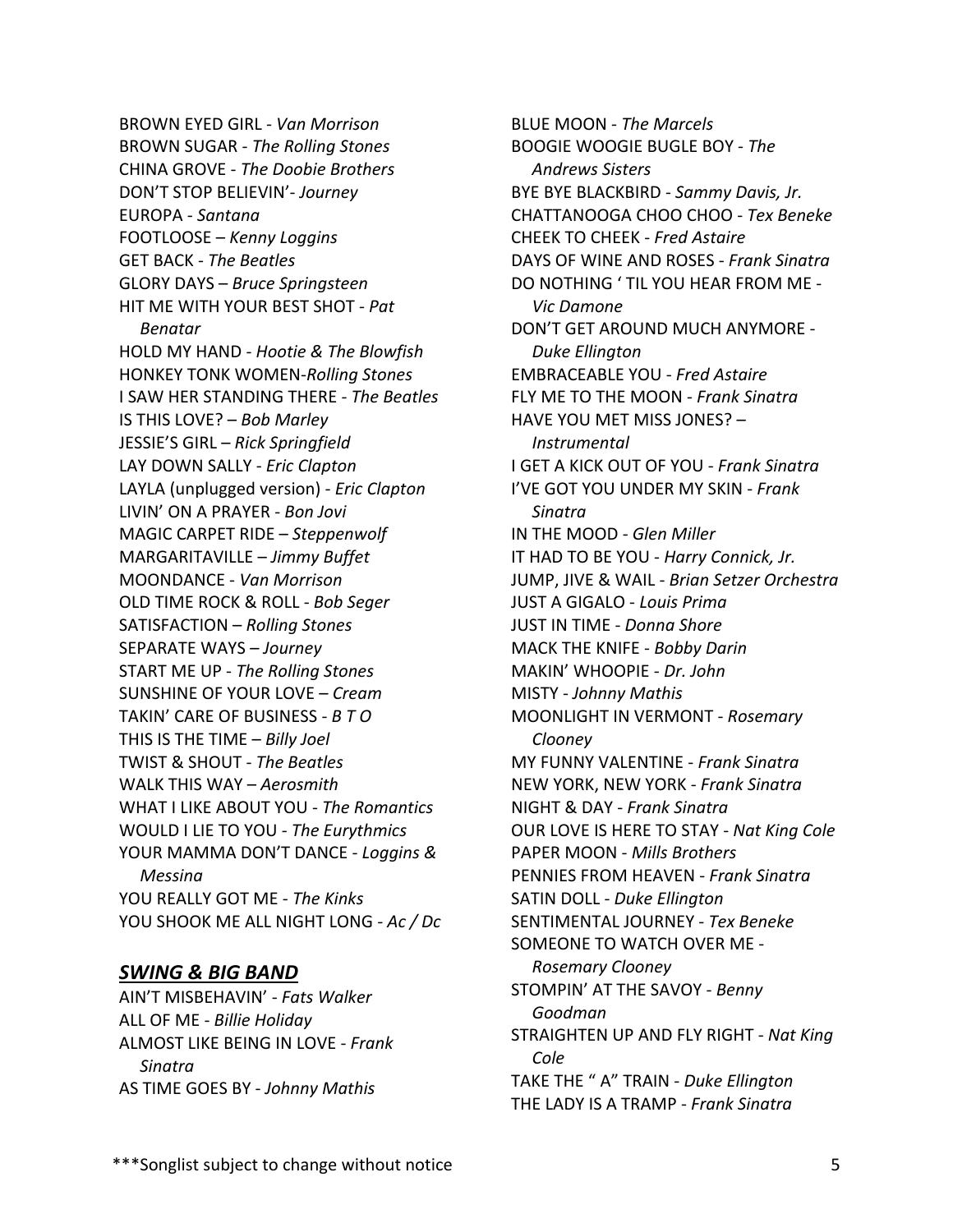THE VERY THOUGHT OF YOU - *Frank Sinatra* THE WAY YOU LOOK TONIGHT - *Frank Sinatra* THERE WILL NEVER BE ANOTHER YOU - *Vic Damone*  WHEN I FALL IN LOVE - *From Sleepless In Seattle*  WITCHCRAFT - *Frank Sinatra*  YOU MADE ME LOVE YOU - *Billie Holiday* 

#### **SHOW TUNES**

ALL I ASK OF YOU - *From Phantom Of The Opera* CABARET - *From Cabaret* HELLO DOLLY - *From Hello Dolly* MAME MEMORY - *From Cats* ON A CLEAR DAY SOMEWHERE - *West Side Story* THROUGH THE EYES OF LOVE - *From Ice Castles* 

### **LATIN WALTZES & SPECIALTY**

A DAY IN THE LIFE OF A FOOL - *Bossa Nova*  AROUND THE WORLD – *Waltz* BESAME MUCHO - *Bossa Nova* BLUE BOSSA - *Bossa Nova* CHEENA - *Cha Cha*  CHERRY PINK - *Cha Cha* COULD I HAVE THIS DANCE – *Waltz* DADDY'S LITTLE GIRL – *Waltz* DINDI - *Cha Cha* EVIL WAYS - *Cha Cha* GIRL FROM IPANEMA - *Bossa Nova*  JUAN PEDRO LARA'S THEME – *Waltz* MEDITATION - *A C Jobim* NEVER ON A SUNDAY QUANDO QUANDO – *Samba* SAMBA DE ORPHO – *Samba* SPANISH EYES – *Rhumba* SPANISH HARLEM – *Rhumba*

ST. THOMAS – *Rhumba* SUNRISE, SUNSET - *Waltz*  SUNSHINE OF MY LIFE - *Bossa Nova* TENNESSEE WALTZ – *Waltz* WATCH WHAT HAPPENS - *Cha Cha* WAVE - *Rhumba* 

#### **COUNTRY**

ACHY BREAKY HEART - *Billy Ray Cyrus*  AMAZED - *Lone Star* CRAZY - *Patsy Cline* FOLSOM PRISON BLUES - *Johnny Cash* FOREVER AND EVER, AMEN - *Randy Travis* GOD BLESSED THE BROKEN ROAD - Rascal Flatts LOW PLACES - *Garth Brooks* MY BEST FRIEND - *Tim Mcgraw* MY WISH-*Rascal Flatts* ON THE ROAD AGAIN - *Willie Nelson* THE DANCE - *Garth Brooks* WAGON WHEEL - *Darius Rucker* 

#### **NOVELTY**

ALLEY CAT APACHE - *Sugar Hill Gang*  ASSORTED CHRISTMAS MUSIC AULD LANG SYNE BUNNY HOP CHICKEN DANCE ELECTRIC SLIDE HAPPY BIRTHDAY HOKEY POKEY LIMBO MACARENA TARRENTELLA THE STRIPPER WHEN IRISH EYES ARE SMILING YMCA

#### *JEWISH*

BA SHANA CHUSSEN KALLE MAZEL TOV DI M'ZINKE OISGEGEBEN